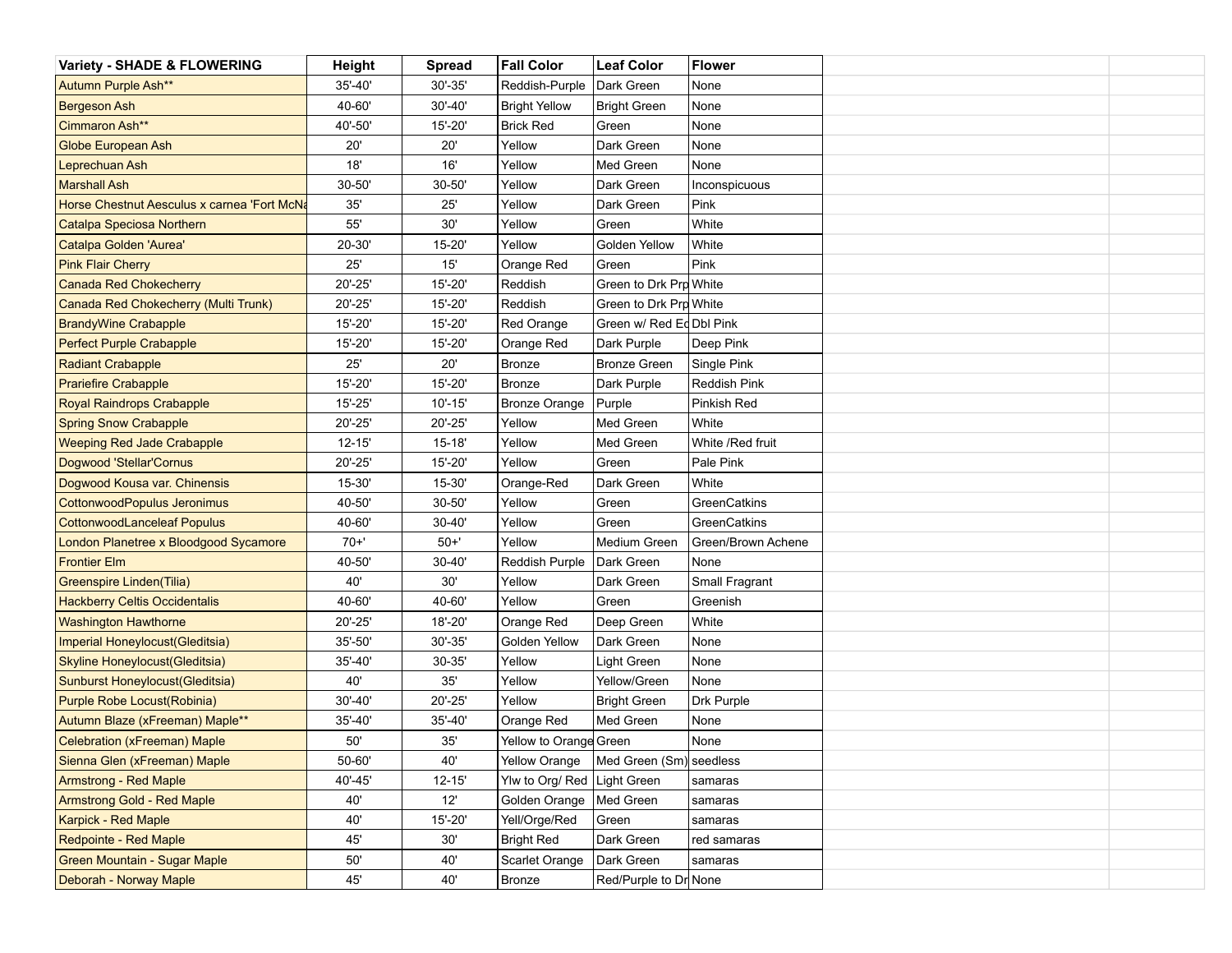| <b>Emerald Queen - Norway Maple</b>    | 50'         | 40'           | Yellow                       | Deep Green              | None                |  |
|----------------------------------------|-------------|---------------|------------------------------|-------------------------|---------------------|--|
| Princeton Gold - Norway Maple          | 40'         | 25'           | Yellow                       | Yellow to Lime G None   |                     |  |
| <b>Royal Red - Norway Maple</b>        | 40'         | 30'           | Reddish Bronze   Deep Purple |                         | None                |  |
| Flame Ginnala Amur Maple (multi trunk) | $15' - 18'$ | $15' - 18'$   | Red                          | Green                   | White               |  |
| <b>Hotwings Tatarian Maple</b>         | 20'-25'     | 20'-24"       | Yellow to Red                | Med Green               | bright red samaras  |  |
| Pacific Sunset Shantung Maple(#)       | 30'         | 25'           | Ylw/Org to Red               | Glossy Dark Gre samaras |                     |  |
| <b>Ruby Sunset Shantung Maple</b>      | 25'         | 20'           | Crimson Red                  | Glossy Dark Gre none    |                     |  |
| <b>Urban Sunset Shantug Maple</b>      | 35'         | 20'           | Deep Red                     | Glossy Dark Gre None    |                     |  |
| <b>Bur Oak</b>                         | 70' - 80'   | 70'-80'       | Yellow                       | Green                   | None                |  |
| Pin Oak                                | 45'-50'     | 35'-40'       | Yellow Red                   | Dark Green              | None                |  |
| <b>Red Oak</b>                         | 45'-50'     | 40'-45'       | Red                          | <b>Bright Green</b>     | None                |  |
| Regal Prince Oak                       | 40'-60'     | 15'-20'       | Yellow                       | <b>Glossy Green</b>     | None                |  |
| <b>Skyrocket Oak</b>                   | 45'         | 15'           | Yellow-Brown                 | Dark Green              | None                |  |
| Streetspire Oak                        | 45'         | 14'           | Rusty Red                    | Dark Green              | None                |  |
| Swamp White Oak                        | 50-60'      | 50-60'        | Orange - Gold                | Drk Green/white None    |                     |  |
| <b>Aristocrat Pear</b>                 | 30'-35'     | 25'-30'       | Red                          | <b>Bright Green</b>     | White               |  |
| <b>Chanticlear Pear</b>                | 30'-35'     | $10' - 15'$   | Red                          | Glossy Green            | White               |  |
| <b>Jack Pear</b>                       | $15 - 20'$  | $10-12'$      | Golden                       | Glossy Green            | White               |  |
| Mountain Frost Pear                    | 20-30'      | 15-20'        | <b>Burgundy Red</b>          | Dark Green              | White               |  |
| <b>Krauter Vesuvius Plum</b>           | 20'         | 12'           | <b>Burgundy Red</b>          | Dark Purple             | Light Pink          |  |
| Mt St Helens Flowering Plum            | 20'         | 20'           | Purple                       | Dark Red                | Light Pink          |  |
| Newport Flowering Plum                 | 20'-25'     | 18'-20'       | <b>Bronze</b>                | Purple/Red              | Light Pink          |  |
| <b>Thundercloud Flowering Plum</b>     | 15'-20'     | 15' - 20'     | Deep Purple                  | Ruby Red                | Pink/White          |  |
| Eastern Redbud(multi trunk)            | 20'-30'     | 25'-35'       | Yellow                       | Red turns Green Pink    |                     |  |
| <b>Kentucky Coffee Tree</b>            | 60'-75'     | 40'-50'       | Yellow to Tan                | Green                   | Grn/White&Seed Pods |  |
| <b>Russian Olive</b>                   | 20'-25'     | $15' - 20'$   | Yellow                       | Silver Green            | None                |  |
| <b>Variety - EVERGREENS</b>            | Height      | <b>Spread</b> | Color                        |                         |                     |  |
| Austrian Pine                          | 35'-40'     | 20'-30'       | Dark Green                   |                         |                     |  |
| Oregon Green Austrian Pine             | $15 - 18'$  | $10-15'$      | Dark Green                   |                         |                     |  |
| South West White Pine                  | $40 + '$    | 20'-25'       | Silver Green                 |                         |                     |  |
| Jeffrey Pine                           | $70+1$      | $30 - 40'$    | Green                        |                         |                     |  |
| Pinyon Pine                            | $30+1$      | 25'           | Green                        |                         |                     |  |
| Ponderosa Pine                         | $60 - 80 +$ | 20'-25'       | Med Green                    |                         |                     |  |
| Scotch Pine                            | 50'         | 20'-35'       | Med Green                    |                         |                     |  |
| <b>Vanderwolf Pine</b>                 | 25'-30'     | $10' - 15'$   | Dark Green                   |                         |                     |  |
| Domingo Pine                           | 25-30'      | $10 - 15'$    | Drk Blue-Green               |                         |                     |  |
| Thunderhead Black Pine                 | 10'         | 15'           | Dark Green                   |                         |                     |  |
| Bakerii Colorado Spruce                | $30 - 40'$  | $10 - 15'$    | Blue                         |                         |                     |  |
| Colorado Spruce (Blue & Greeen)        | 40'-50'     | 25-30'        | Blue or Green                |                         |                     |  |
| <b>Fat Albert Colorado Spruce</b>      | $30 - 40'$  | 15'-20'       | Blue                         |                         |                     |  |
| Hoopsi Blue Spruce                     | 40'         | 20'           | Blue                         |                         |                     |  |
| Rocket Colorado Blue Spruce            | $30 - 40'$  | $10' - 12'$   | Blue/Green                   |                         |                     |  |